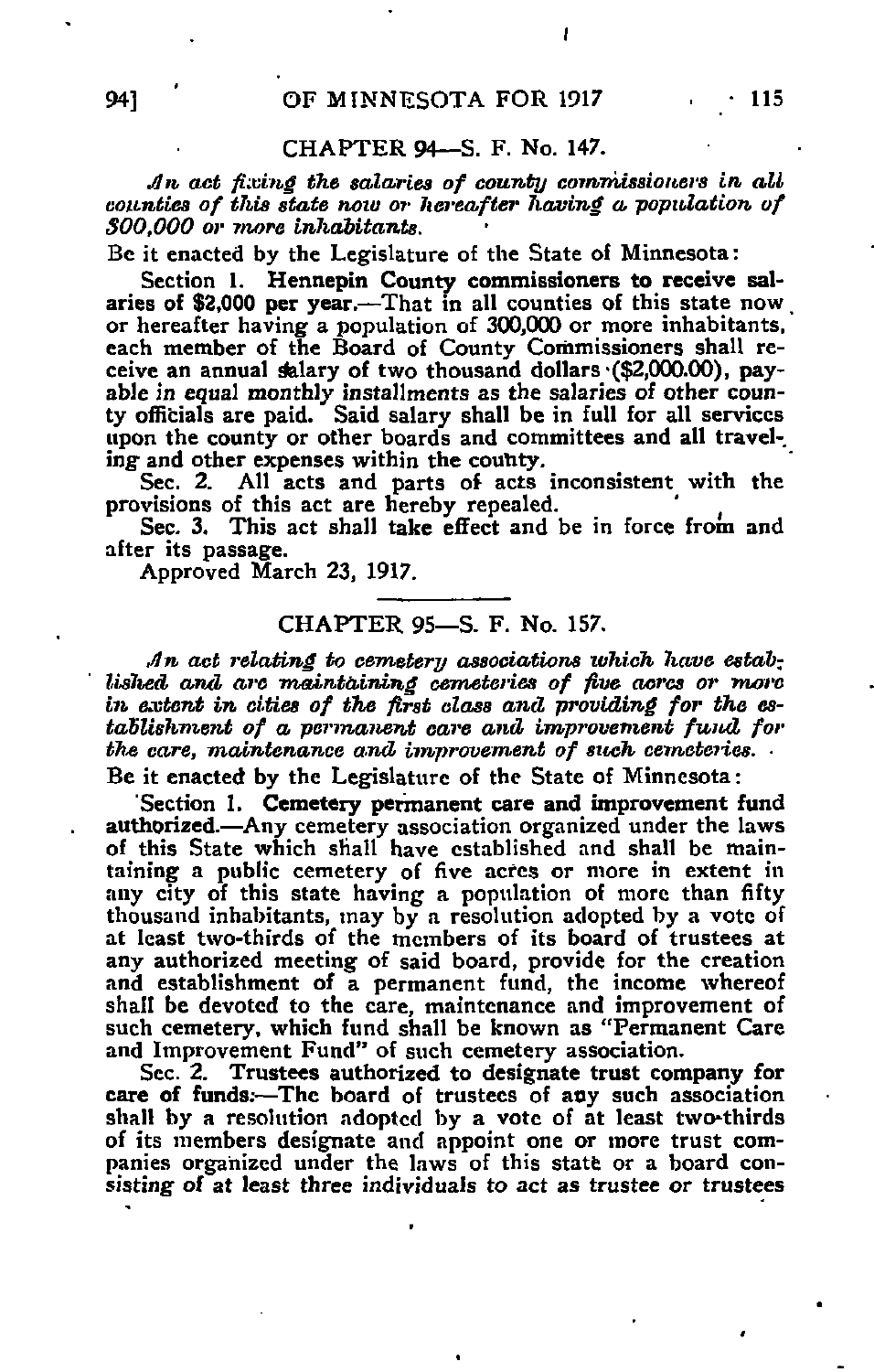of said fund. In case more than one trust company shall at any time be so designated and appointed the said board of trustees shall from time to time apportion all moneys available for said fund between said trust companies in such propprtion as such board by said vote may direct or determine. Such designation and appointment shall be evidenced by a written instrument duly executed by the proper officers of such association under its corporate seal. Each trust company and individual so designated and appointed shall qualify as such trustee by filing its or his written acceptance of such designation and appointment with the secretary of the association. All instruments of designation and appointment, and any revocation' of the same, and said written acceptances shall be recorded at length by the secretary of the association in its corporate records. The appointment of any such trustee may be revoked by the board of trustees of the association at any time by a ,vote of two-thirds of its members. No trustee of such fund shall be liable as such except for neglect or wilful default in the discharge of its or his duties.

Sec. 3. Twenty per cent of sales of cemetery lots to be paid in to such fund.—Whenever such cemetery association shall have established such fund as herein authorized, then not less than twenty per cent, of the proceeds of all sales of cemetery lots shall be paid over on the first days of January, April, July and October of each year to the trustee or trustees of said fund, and such payments shall thereafter become a part of such permanent care and improvement fund. Any other income or funds not required by such association for other purposes may from time to time be added to said fund by a vote of at least two-thirds of the members of the said board of trustees of the Association.

Sec. 4. Principal to remain inviolate and to be invested in certain securities.—The principal of such permanent care and improvement fund shall forever remain intact and inviolable and shall be invested by the trustee or trustees in same class of securities only in which savings banks are authorized by the laws of this Slate to invest their funds. The trustee or trustees of such funds shall at least semi-annually turn over to the association the entire net income arising from such fund, which income shall be used by such association solely for the care, maintenance and improvement of the cemetery and the avenues leading thereto; but in case any portion of such income shall not be expended or appropriated by the association for the period of one year after the same has been received by it, it shall be tnrned back to the trustee or trustees and invested by it or them as a part of the principal of said fund. No trustee or board of trustees shall receive as compensation for acting as such any sum in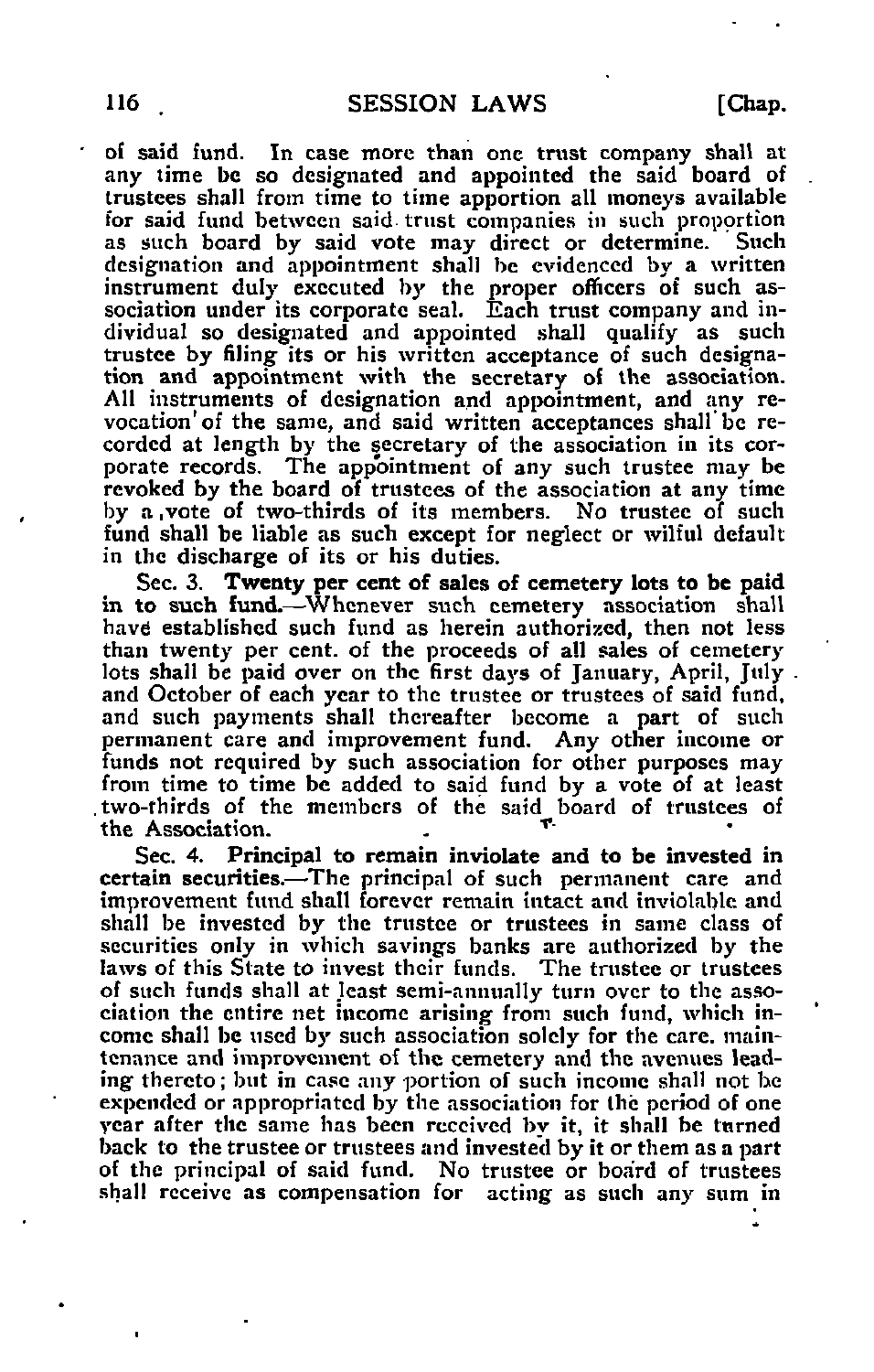each year in excess of five per cent of the income derived from the fund in its hands.

Sec. 5. Trust company to make annual report.—Any trust company or board of trustees acting as trustees pursuant to the terms hereof shall on the first day of each year make a full and complete report in writing to the association of the condition and state of the fund in its hands, which report shall at all times be open to the inspection of all owners of lots in such cemetery.

Sec. 6. Provision for selection of successors to trustee.— Upon the resignation or removal of any sole trustee or individual appointed pursuant to the authority hereby conferred, the board of trustees of such association shall forthwith appoint a successor; and thereupon the trustee so resigning or removed shall immediately turn over to such successor all property of every description belonging to or appertaining to such fund. Upon written notice to it by such board of trustees of such association of the resignation or removal of any such trustee, or of any application to the court for an accounting by, or removal of, any such trustee, any bank, trust company, safety deposit company or other corporation, institution or individual having in its or his possession any of the moneys, securities, papers or other property belonging or appertaining to such fund, shall thereupon refuse payment or delivery of the same or any part thereof to the trustee or trustees named in such notice, or upon its or their check or other authorization, except upon a check or other authorization for the transfer, surrender or delivery of the same or any part thereof to its or his successor or successors.

Sec. 7. District court given power to compel accounting.— The district court for the judicial district in which the trust estate is situated shall have the power, for good cause shown, upon the application of one or more trustees of such asspciation or of any other interested party to remove any trustee or trustees of such fund, or to compel an accounting by any trustee of such fund, and such court shall have all the powers now or hereafter conferred by law upon.district courts for the enforcement, execution, or regulation of express trusts. "

Sec. S. Cemetery associations to be bound by terms of this act.—Every cemetery association mentioned in section I of this act which has heretofore created and established such permanent care and improvement fund pursuant to any law of this state shall with respect to such fund comply with and be bound by the terms of this act.

Sec. 9. Certain sections G. S. 1913 not to be applied to section 1 of this act.—Sections 6292. 6293, 6294, 6295. 6296. 6297,